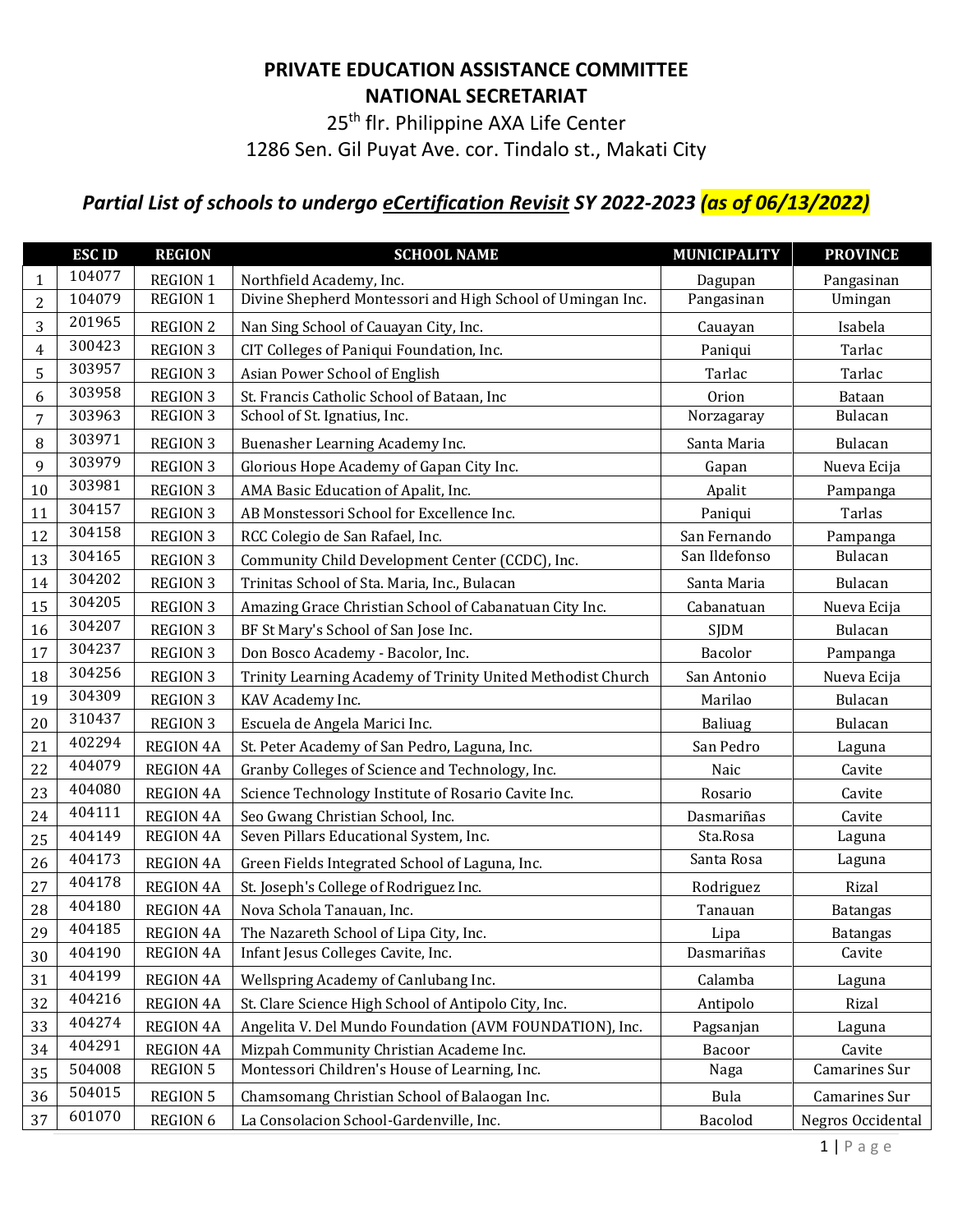| 38 | 602132  | <b>REGION 6</b>  | Living Stones International School, Inc.                    | Bacolod               | Negros Occidental     |
|----|---------|------------------|-------------------------------------------------------------|-----------------------|-----------------------|
| 39 | 602133  | <b>REGION 6</b>  | Victorias City Most Holy Trinity School                     | Victorias             | Negros Occidental     |
| 40 | 604075  | <b>REGION 6</b>  | Bacolod Christian College of Negros, Inc.                   | Bacolod               | Negros Occidental     |
| 41 | 604312  | <b>REGION 6</b>  | Sto. Nino Catholic School of Buenavista, Inc.               | Buenavista            | Guimaras              |
| 42 | 702141  | <b>REGION 7</b>  | St. Robert's International Academy, Inc.                    | Iloilo                | Iloilo                |
| 43 | 704023  | <b>REGION 7</b>  | Presbyterian Theological College, Inc.                      | Dumaguete             | Negros Oriental       |
| 44 | 704024  | <b>REGION 7</b>  | Sae Young Christian School                                  | Cebu                  | Cebu                  |
| 45 | 704027  | <b>REGION 7</b>  | Hegina Enliven Academy for Development Inc                  | Bohol                 | Bilar                 |
| 46 | 704032  | <b>REGION 7</b>  | Bohol Deaf Academy, Inc.                                    | Bohol                 | Tagbilaran            |
| 47 | 704035  | <b>REGION 7</b>  | Doxa Academy of Cebu, Inc.                                  | Cebu                  | Cebu                  |
| 48 | 704042  | <b>REGION 7</b>  | Icthus Christian Academy Inc.                               | Ubay                  | Bohol                 |
| 49 | 704043  | <b>REGION 7</b>  | St. Thomas Learning Center Foundation Inc. of Danao City    | Danao                 | Cebu                  |
| 50 | 704044  | <b>REGION 7</b>  | North Coast Bohol Institute, Inc.                           | Talibon               | Bohol                 |
| 51 | 704045  | <b>REGION 7</b>  | Lyceum of Cebu, Inc.                                        | Cebu                  | Cebu                  |
| 52 | 704046  | <b>REGION 7</b>  | Mabolo Christian Academy                                    | Cebu                  | Cebu                  |
| 53 | 704047  | <b>REGION 7</b>  | Carmen Christian School, Inc.                               | Carmen                | Cebu                  |
| 54 | 704051  | <b>REGION 7</b>  | Luke Christian Institute, Inc.                              | Mandaue               | Cebu                  |
| 55 | 704056  | <b>REGION 7</b>  | Three H Redwood Academy, Inc.                               | Cebu                  | Cebu                  |
| 56 | 704273  | <b>REGION 7</b>  | Necah Emmanuel Academy, Inc.                                | Lila                  | Bohol                 |
| 57 | 804079  | <b>REGION 8</b>  | Colegio de San Lorenzo Ruiz de Manila of Northern Samar Inc | Catarman              | Northern Samar        |
|    | 902159  |                  |                                                             |                       | Zamboanga del         |
| 58 |         | <b>REGION 9</b>  | Victorian Community International School, Inc.              | Zamboanga             | Sur                   |
| 59 | 1004332 | <b>REGION 10</b> | Deor&Dune Academe School of Technology, Inc.                | Oroquieta             | Misamis<br>Occidental |
| 60 | 1102877 | REGION 11        | Immanuel School of Davao, Buhangin, Davao City              | Davao                 | Davao del Sur         |
| 61 | 1104042 | REGION 11        | Tagum You Xiu School and Chamber of Commerce Fndtn, Inc.    | Tagum                 | Davao del Norte       |
| 62 | 1104046 | REGION 11        | Al Munawwara Islamic School                                 | Tagum                 | Davao del Norte       |
|    | 1204040 |                  |                                                             | President             |                       |
| 63 | 1204322 | <b>REGION 12</b> | President Quirino Wesleyan School Incorporated              | Quirino               | Sultan Kudarat        |
| 64 | 1402440 | REGION 12        | Gensantos Foundation College, Inc.                          | <b>General Santos</b> | South Cotabato        |
| 65 |         | <b>NCR</b>       | Young Achievers International School Inc.                   | Las Piñas             | Metro Manila          |
| 66 | 1402470 | <b>NCR</b>       | South Crest School, Inc.                                    | Muntinlupa            | Metro Manila          |
| 67 | 1402481 | <b>NCR</b>       | Saint Theresa of Avila Academy                              | Parañaque             | Metro Manila          |
| 68 | 1402759 | <b>NCR</b>       | Christ The King School of Muntinlupa Foundation, Inc.       | Muntinlupa            | Metro Manila          |
| 69 | 1404078 | <b>NCR</b>       | Moreh Academy, Inc.                                         | Taguig                | Metro Manila          |
| 70 | 1404094 | <b>NCR</b>       | St. Joseph School of Fairview, Inc.                         | Quezon                | Metro Manila          |
| 71 | 1404095 | <b>NCR</b>       | Spark Academy of Global City, Inc.                          | Taguig                | Metro Manila          |
| 72 | 1404102 | NCR              | Excellent Achievers Learning Center, Inc.                   | Taguig                | Metro Manila          |
| 73 | 1404139 | <b>NCR</b>       | D' New Victoria school Foundation of the Philippines Inc.   | Makati                | Metro Manila          |
| 74 | 1404144 | <b>NCR</b>       | The Lord of Grace Christian School Inc                      | Quezon                | Metro Manila          |
| 75 | 1404146 | <b>NCR</b>       | Holy Child Academy, Inc.                                    | Quezon                | Metro Manila          |
| 76 | 1404214 | <b>NCR</b>       | Village School of Parkwoods                                 | Quezon                | Metro Manila          |
| 77 | 1404222 | <b>NCR</b>       | Philippine Chung Hua Inc.                                   | Manila                | Metro Manila          |
| 78 | 1404303 | NCR              | Victory Christian International School of Pasig City Inc.   | Pasig                 | Metro Manila          |
| 79 | 1404311 | $NCR$            | Norwich Brent Cedric School                                 | Quezon                | Metro Manila          |
| 80 | 1504325 | CAR              | Christian Legacy College of Baguio City                     | Baguio                | Benguet               |
| 81 | 1601836 | REGION 10        | Bless Tribal School Foundation Inc.                         | Bonifacio             | Misamis Occ.          |
|    |         |                  |                                                             |                       |                       |